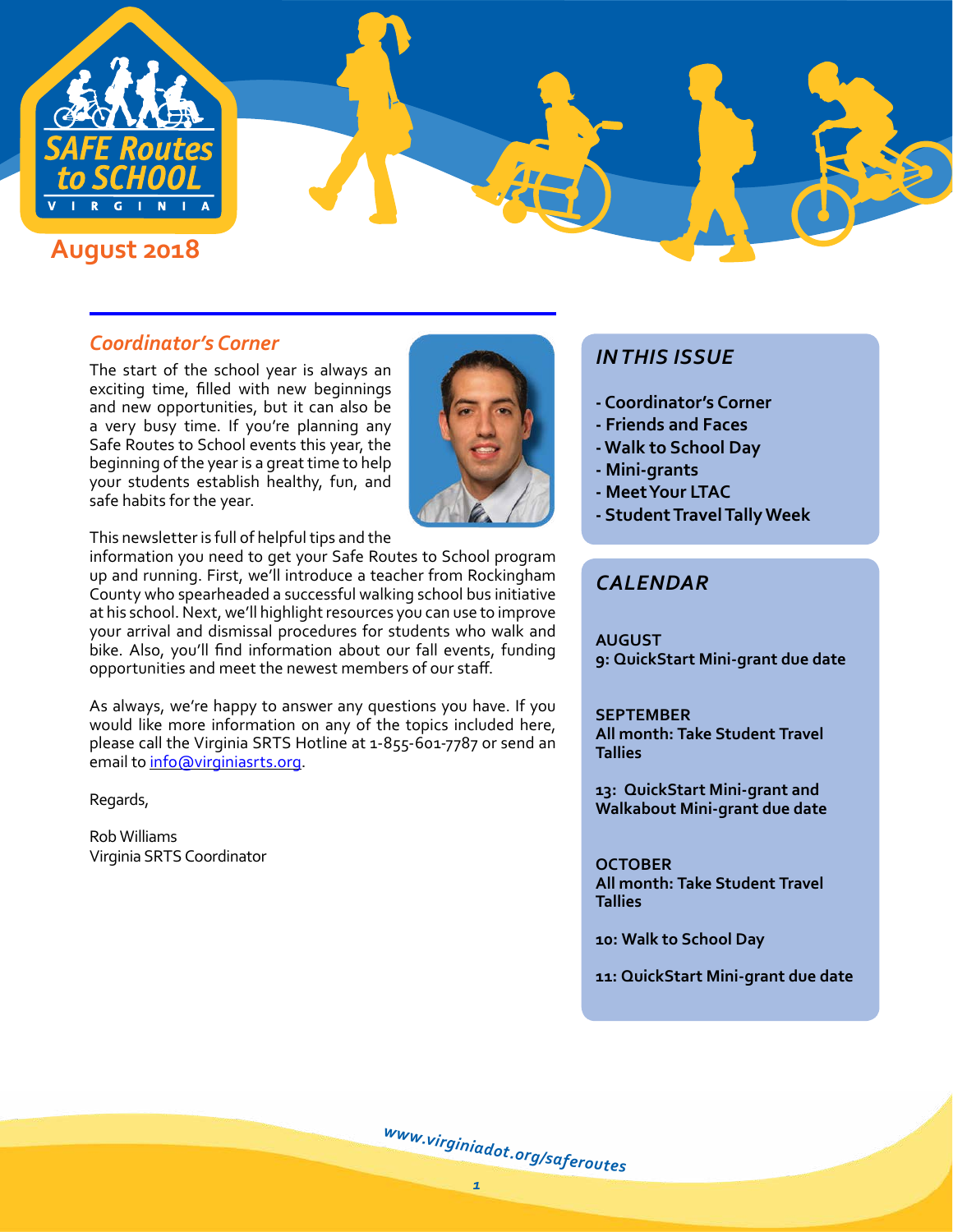## *Friends and Faces: Interview with Pat Failes*

A walking school bus is a group of students who walk to school, supervised by an adult, on a set route. It's a chance for children to get exercise, spend time with their friends, learn about their community, and gain a sense of independence. By traveling with a group of other children and adults, students can learn about pedestrian safety by example. Schools benefit from a walking school bus because they reduce traffic congestion around the school and help students arrive to class awake and alert.



*Pat Failes*

We talked to Pat Failes, a physical education teacher at Elkton Elementary School in Rockingham County about the walking school bus he helped launch last year. Pat has been a teacher at Elkton for many years and is now teaching the children of his former students. We asked him what a walking school bus is, how to start one, and how to prepare for the inevitable surprise.

### **How would you describe a walking school bus to someone who's never heard of one?**

Basically, a walking school bus is a creating a group of people that walk along a certain route to school. It takes the same principle as a motorized school bus, except we walk.

#### **How did the walking school bus get started?**

Last year was the first time we've ever done a walking school bus; we've had Walk to School Week for about five years. I've been a substitute bus driver and knew the routes and where the kids are, so I was able to create a [walking] route that would pick up as many kids as possible.

I think on our biggest day, we had twenty kids walking with us. Some of the parents who drive their kids to school would see us walking and pull over to drop their kids off to join us. Kids really enjoyed it; parents were really enthusiastic about it and wanted to know if I could lead it every day!

#### **How often do you do the walking school bus?**

During Walk to School Week, we had a walking school bus on Tuesday and Thursday. On the other three days, kids were dropped off at another school and walked three blocks over. Every child walked to school in some fashion or another.

#### **As a PE teacher, how do you encourage your students to get more exercise outside the classroom?**

We teach a biking unit, and encourage kids to do more biking on their own. We've had quite an increase in the number of kids biking to school. Any given day we might have maybe a dozen bikes in front of our school, and we have parents that bike with their kids.



*Elkton Elementary School's walking school bus route*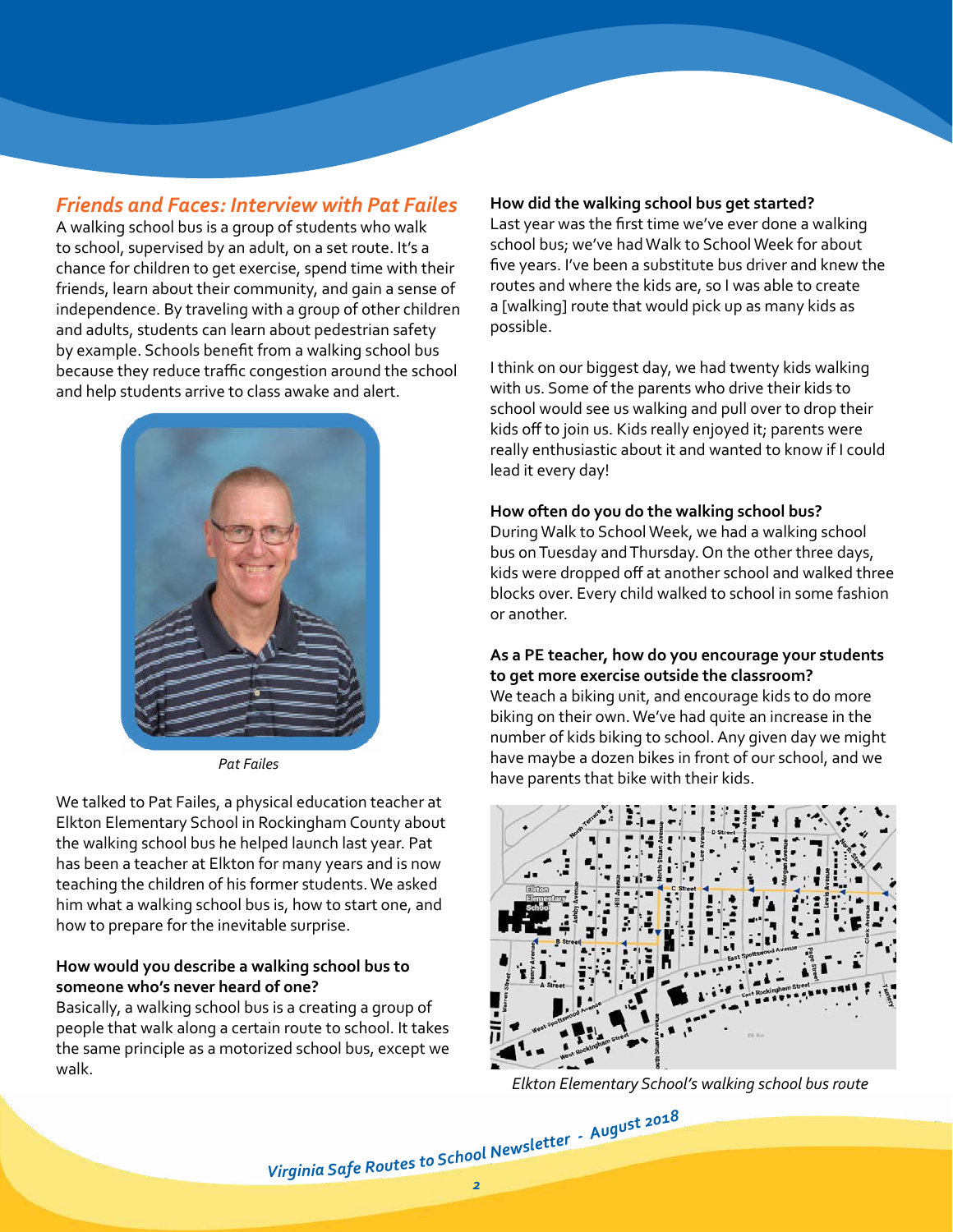**What do you think are the most significant challenges to implementing a walking school bus at your school?** Communication was a big challenge when we first started. Our regular buses have to do a different route on the days that we do walk to school. At the beginning, we basically had to make a decision the day before, because we couldn't get last minute messages to our parents.

Modern technology has helped that a lot. We've gone to a messenger system to communicate with our parents, through text and email. At 7:30 the morning of, we send out a message saying either, "Thumbs up, we're walking to school," or that we'll be following our regular school arrival procedure.

Adequate supervision is another challenge. We're very, very lucky we have a supportive police department that does anything they can do to help us. One of the roads we have to cross is North Stuart Avenue, which is a fairly major road. Our police chief is always waiting and ready to direct traffic for us while we walk across.

**What's the key to a successful walking school bus?** Getting the parents on board. I've been around Elkton for a while, so I taught some of the parents of current

students back when they were in school. I try to seek out

these parents to tell them what we're doing and they're usually willing to jump in and help whenever they can. Communicating to all the people involved is huge.

[Another key is] having enough adult support. I knew how many kids I would have on the walking school bus route for the most part, but for other schools, if you're going to get three, four times the kids I have, you'd have to have more adult supervision. You would need more support from parent volunteers or from within your staff.

#### **What advice would you give to a school interested in**  starting a walking school bus?

Start early and give your kids a better chance to walk. You get into a rut, you get off the bus the same time, you get out of the car the same time. I like to do things that are different and are more fun, and we laugh and we joke when we're walking.

I'm going to go ahead and try to do this right off the bat and not wait for our Walk to School Week, because our kids loved it and the parents loved it. Don't wait until the end of the year, because if it works out as well as ours did, you'll definitely want to do it when your weather permits.

# *Meet Your Local Technical Assistance Coordinator!*

Four Local Technical Assistance Coordinators (LTACs) are available on a part-time basis to assist local SRTS programs. Each LTAC is assigned to work in a particular region of the state - Blue Ridge, Piedmont or Coastal. Their work involves both direct contacts with local communities and VDOT District Offices, and broader activities that support SRTS statewide and locally.

Find your LTAC's contact information on the [Contact Us](http://http://www.virginiadot.org/programs/srsm_contact_us.asp) page of our website, and download the [Learn it. Do it. Live](http://http://www.virginiadot.org/programs/resources/safe_routes/2016-2017/Resources/LDL_LTAC_Downloadable_2018.pdf)  [it! Local Technical Assistance Program](http://http://www.virginiadot.org/programs/resources/safe_routes/2016-2017/Resources/LDL_LTAC_Downloadable_2018.pdf) guide for more information about the program and each of the LTACs.

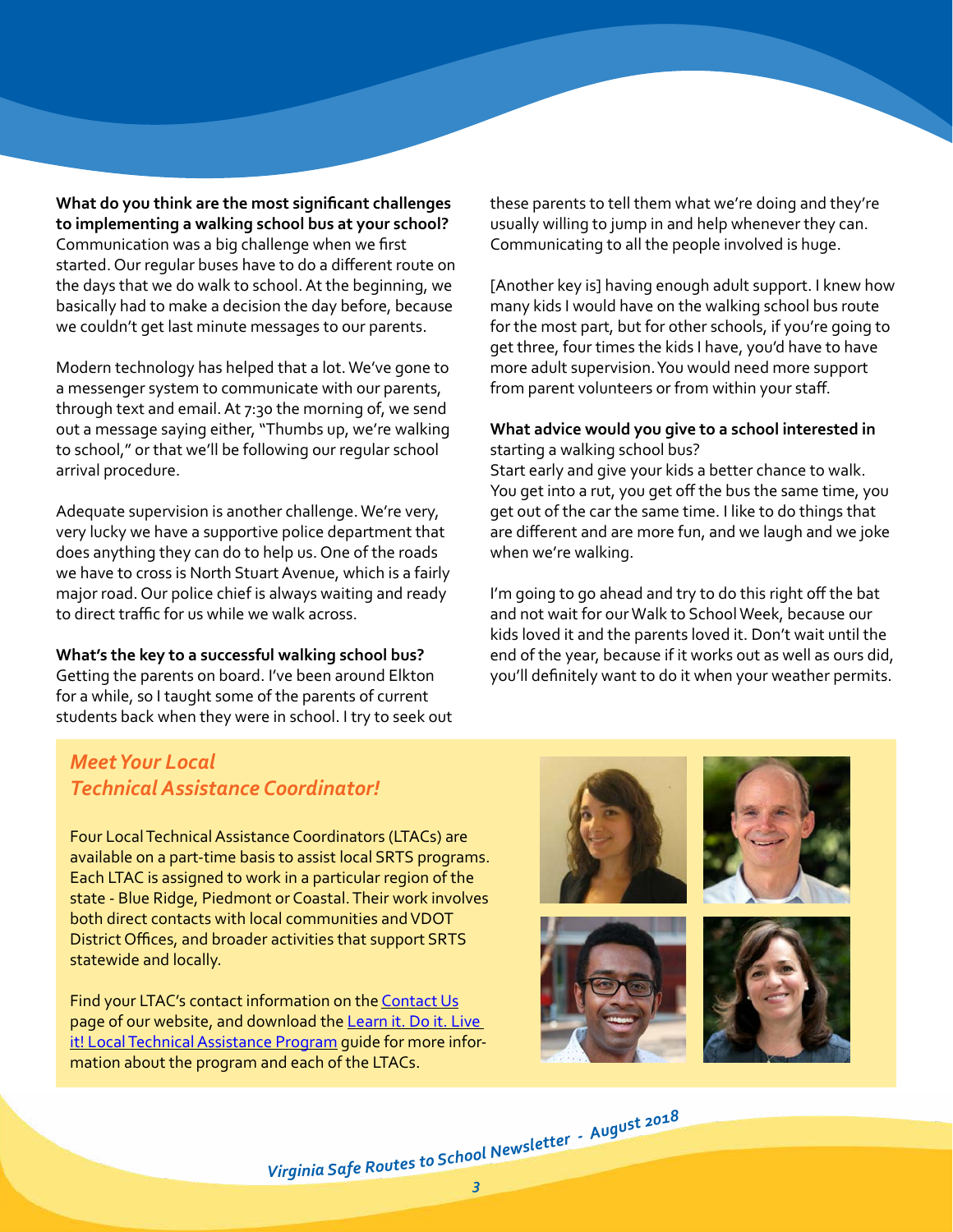### *Arrival & Dismissal Resources*

Not sure if your school's arrival and dismissal procedure is working well? A well-designed arrival and dismissal process encourages walking and biking, minimizes vehicular traffic around the school, and addresses parent and community concerns. The new school year is a good time to evaluate it and make any needed adjustments, especially to improve walking and bicycling safety in the school zone.

So, how do you evaluate this process, and what can you do to make improvements? The following resources can help you design a better arrival and dismissal process. As the new school year starts, this is a great opportunity to incorporate new habits into this routine, to make coming and going from school safer and more enjoyable for all students.

[Zone In, Not Out \(ZINO\)](http://ZINO_Arrival_and_Dismissal_in_the_Zone) is a set of resources that can help you make school zones safer for all travelers, especially children walking and biking to school. Developed with input from local SRTS coordinators in Virginia, ZINO takes a comprehensive approach to address common issues in school zones including a lack of supervision, distracted driving, walking and bicycling, disregard for established procedures, and speeding. In addition to tip sheets and an arrival/ dismissal observation guide, ZINO includes a Safe Driver Pledge Kit and yard sign templates.

[The ZINO Arrival/Dismissal Toolkit](http://https://www.dropbox.com/s/8wzto0q97qralps/VDOT_LDL_Observing Dismissal Field Guide.pdf?dl=0) can help your Safe Routes to School team observe travel behaviors during arrival and dismissal times to better understand walking and bicycling safety issues at your school. During the field exercise, you'll watch how all travelers, including students, adults, bus drivers, family vehicle drivers, and other people passing through the school zone, all interact during arrival and dismissal. This is something the whole

school community can be a part of, including the principal and administration, teachers, parents, and members of the PTA.

This toolkit includes a helpful worksheet you can use to record your observations and findings, which can then be shared with the school administration, PTA, and local staff from your community's transportation department or school division.

[Keep Calm and Carry On to School i](http://improving_arrival_and_dismissal_for_walking_and_biking_1)s a resource from the National Partnership for Safe Routes to School that explains the principles of a good arrival and dismissal procedure, and strategies for improving the process, such as changing the design or engineering of the arrival/ dismissal area, changing operations or programming, or using education or enforcement to change behaviors. It also includes examples of best practices implemented at other schools.

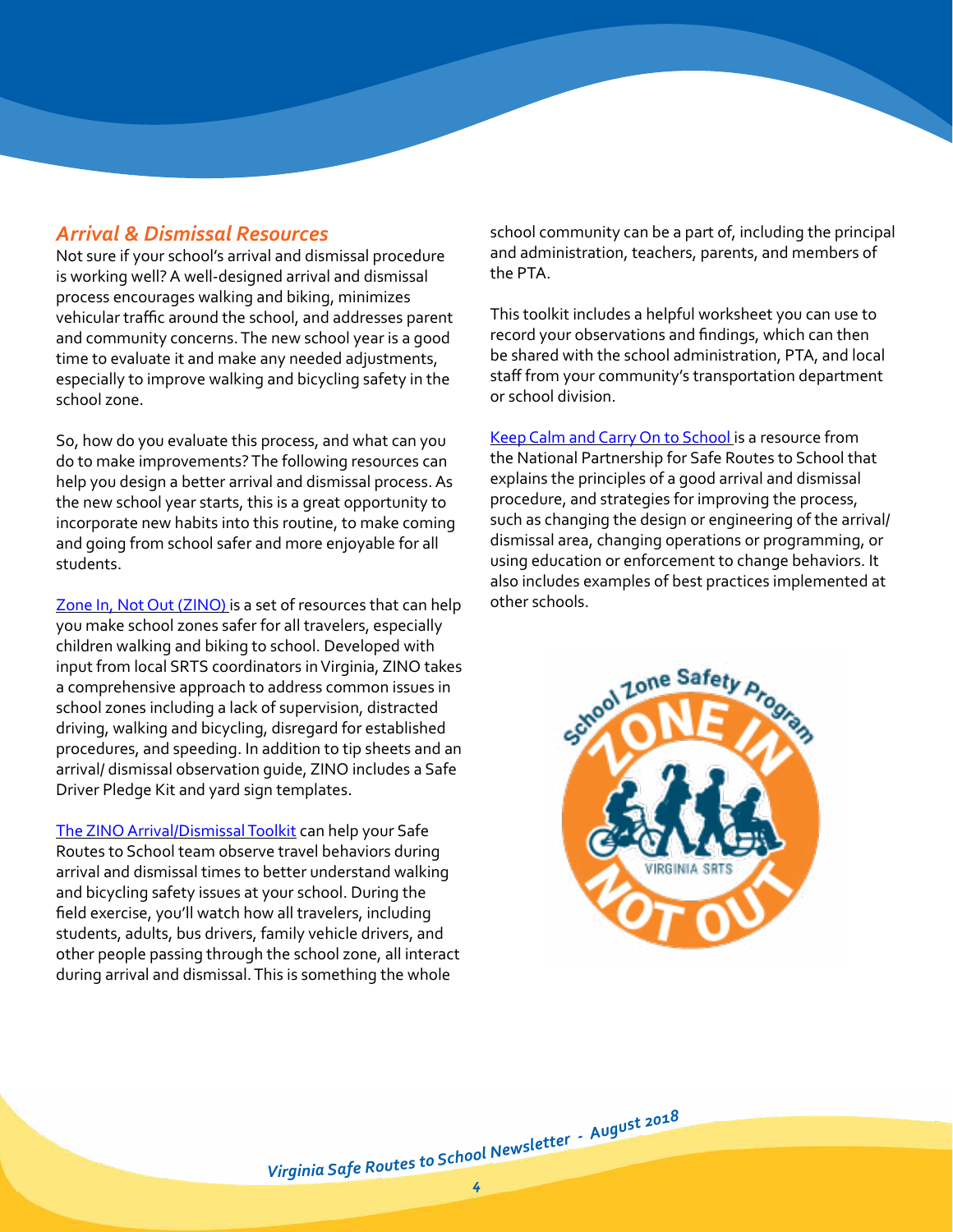## *Ten Tips For a Great Walk to School Day*

[International Walk to School Day \(iWalk\)](http://http://www.walkbiketoschool.org/go) falls on Wednesday, October 10 this year and is a great way to promote active travel to school and build momentum for your SRTS program. Last year 328 schools participated in iWalk and this year we hope to reach 350 schools! Help us meet our goal by registering your event on [walkbiketoschool.org,](http://walkbiketoschool.org) and see below for innovative ideas to incorporate into your event:

**1. Host a Walking Event During the School Day:**  Walking to school is not feasible at every school. Consider hosting a walking event on a blacktop, school track, or in the gym as a way to allow every student to be active.

**2. Test a Walking School Bus:** A walking school bus is a group of children walking to school with adult chaperones leading the way and usually has designated route, stops, and times similar to a transit bus. iWalk is a great opportunity to promote and test out a walking school bus which could lead to more regular participation. See the Friends & Faces column for more tips on starting a walking school bus.

**3. Designate a Park and Walk Location:** Not all students live close enough to school or have a safe enough path to school to be able to participate. Consider having buses or parents drop-off at a designated site near the school so that all students have the opportunity to incorporate walking into their school commute. Check out the Learn it. Do it. Live it! resource on how to organize park and walk sites [here](http://VDOT_LDL_How_ParkWalk_Sites_120815).

**4. Combine Events:** Consider combining iWalk with other events such as a "Family Stroll, Family Roll Day" or "Walking Wednesday" to broaden the appeal. Events like "Walking Wednesdays" can be held every Wednesday or other regularly scheduled interval to reinforce active school travel.

**5. Capture the Moment:** Invite your school's communications office or the local press to your event. An article highlighting iWalk or a video capturing the enthusiasm for iWalk can send a great message to the local community. See a video from Fairfax County Public Schools [here](http://https://www.youtube.com/watch?v=cyrHEhcE7Bg).

**6. Host a Competition:** Generating competition between schools, grades, or classes can increase participation and bring extra attention to your event.

**7. Host a Walk Audit:** If many parents are concerned about the safety of school-zone infrastructure, consider hosting a walk audit to evaluate where improvements could be made. Learn more about walk audits [here.](http://http://www.virginiadot.org/programs/resources/safeRouteResources/all/VDOT_LDL_Walk-Bike_Audit_120815.pdf?dl=0)

**8. Provide Incentives:** Walking tokens and Walk to School Day stickers or t-shirts can make a bold visual statement to the entire community while rewarding students for walking to school.

**9. Invite the Local Police or Fire Department:** Students look up to firefighters and police officers, so invite them or partner with them for your event! Whether welcoming students to school or providing an escort along a walking route, the presence of these heroes can help reinforce the importance of active school travel.

**10. Invite Elected Officials:** Seeing firsthand the excitement and energy of iWalk can go a long way in growing your program, so invite the school superintendent, school board members, county council members, mayor, or other elected officials to your event. For more ideas and downloadable flyer and sticker templates, visit our [Walk to School Day](http://srsm_srts_international_walk_to_school_day) page.

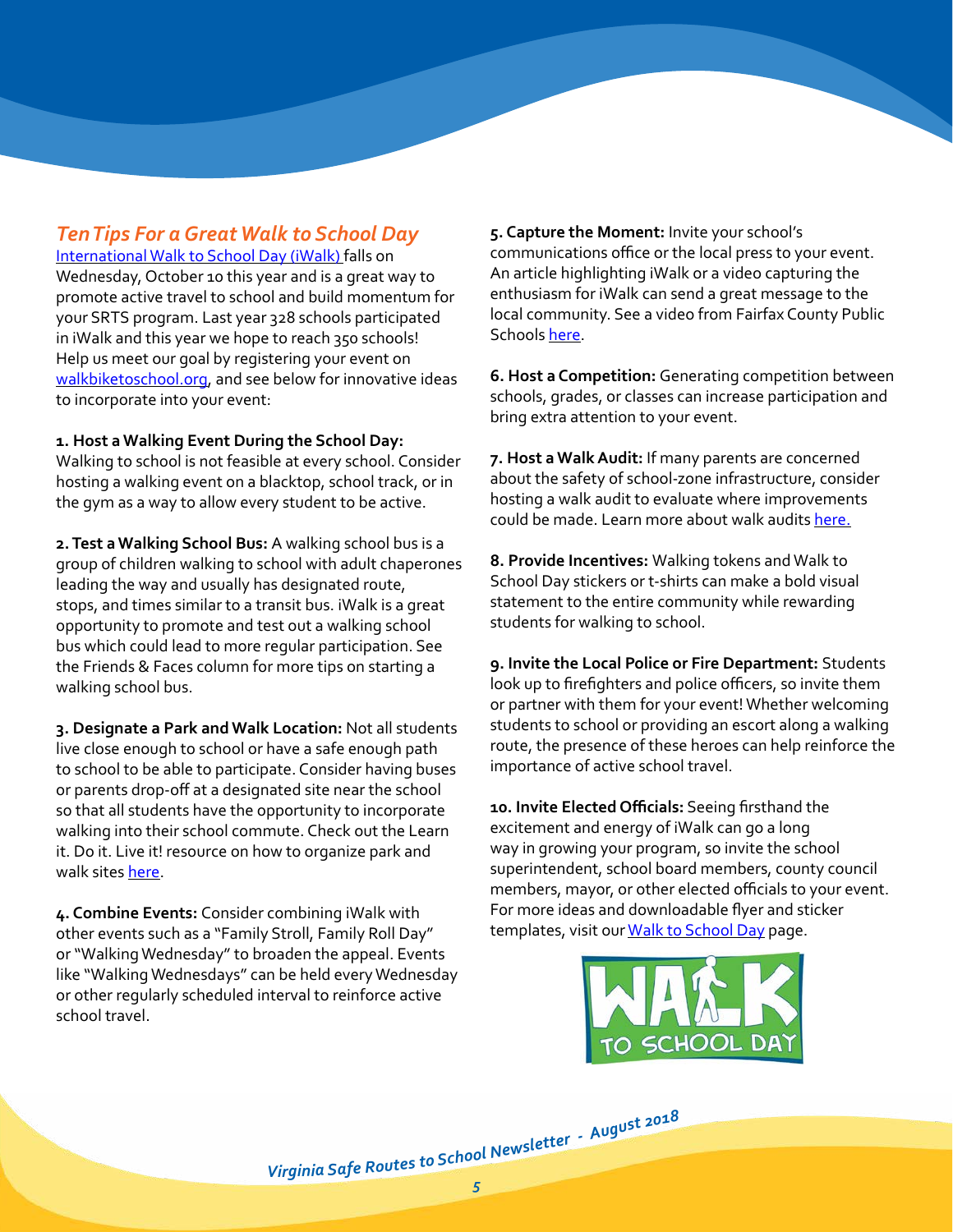## *Student Travel Tally Week*



The Student Travel Tally is a quick, in-class survey that provides valuable information on student travel patterns and can help you monitor the success of your SRTS program over time. The Virginia SRTS program encourages schools to collect tallies annually during [Student Travel Tally Week](http://http://www.virginiadot.org/programs/srsm_student_travel_tally_week.asp), which can be any week in September or October that works for each school.

[The Student Travel Tallies Learn it. Do it. Live it.](http://http://www.virginiadot.org/programs/resources/safeRouteResources/all/VDOT_LDL_STTW_v2.pdf?dl=0) has materials to get you started including an example letter to school staff from the principal, and morning announcement scripts for teachers to explain to students how to participate. Follow these easy steps to plan a successful Student Travel Tally Week:

- 1.Get buy-in from school administrators;
- 2. Identify a coordinator;
- 3. Set the dates;
- 4. Inform teachers of the tally dates and process to conduct the tallies;
- 5. Distribute tally form or link;
- 6. Be a cheerleader for the tally collection process and help make it happen; and
- 7. Collect and submit completed tally information on [saferoutesdata.org](http://saferoutesdata.org/) by November 15.

Schools that participate for the first time will receive a Virginia SRTS banner and event decal. Schools can earn other decals by participating in International Walk to

School Day (October), Crossing Guard Appreciation Day (February), and Bike to School Day (May).

Your SRTS banner can be used in a number of ways. Students can carry them during a Walk to School Day parade, they catch the eye when hung from a table at an event, and they make a statement about a school's support for Safe Routes to School when displayed near the school entrance.

Remember: If you already have a banner that is full of decals, we'll send you a new one with our updated design. Please email a photo of the old banner with your mailing address to [info@virginiasrts.org.](mailto:info%40virginiasrts.org.?subject=)

# *QuickStart and Walkabout Mini-Grants*

Do you have a creative idea for encouraging students to walk and bicycle to school? Want to improve pedestrian and bicycle conditions near your school? Consider filling out an online application for a QuickStart or Walkabout Mini-grant this fall.

|                     | <b>QuickStart Mini-grant</b>                                                                                                                            | <b>Walkabout Mini-grant</b>                                                                                                                                                                       |
|---------------------|---------------------------------------------------------------------------------------------------------------------------------------------------------|---------------------------------------------------------------------------------------------------------------------------------------------------------------------------------------------------|
| What<br>is it?      | The QuickStart Mini-<br>grant is a \$1,000<br>reimbursement grant<br>that cant be used to fund<br><b>SRTS</b> education and<br>encouragement activities | The Walkabout Mini-<br>grant includes a<br>quided "walkabout"<br>of areas near your<br>school to assess<br>pedestrian and bicycle<br>conditions and a report<br>with recommended<br>improvements. |
| Due<br><b>Dates</b> | September 13<br>October <sub>11</sub>                                                                                                                   | September 13                                                                                                                                                                                      |
|                     | here                                                                                                                                                    |                                                                                                                                                                                                   |